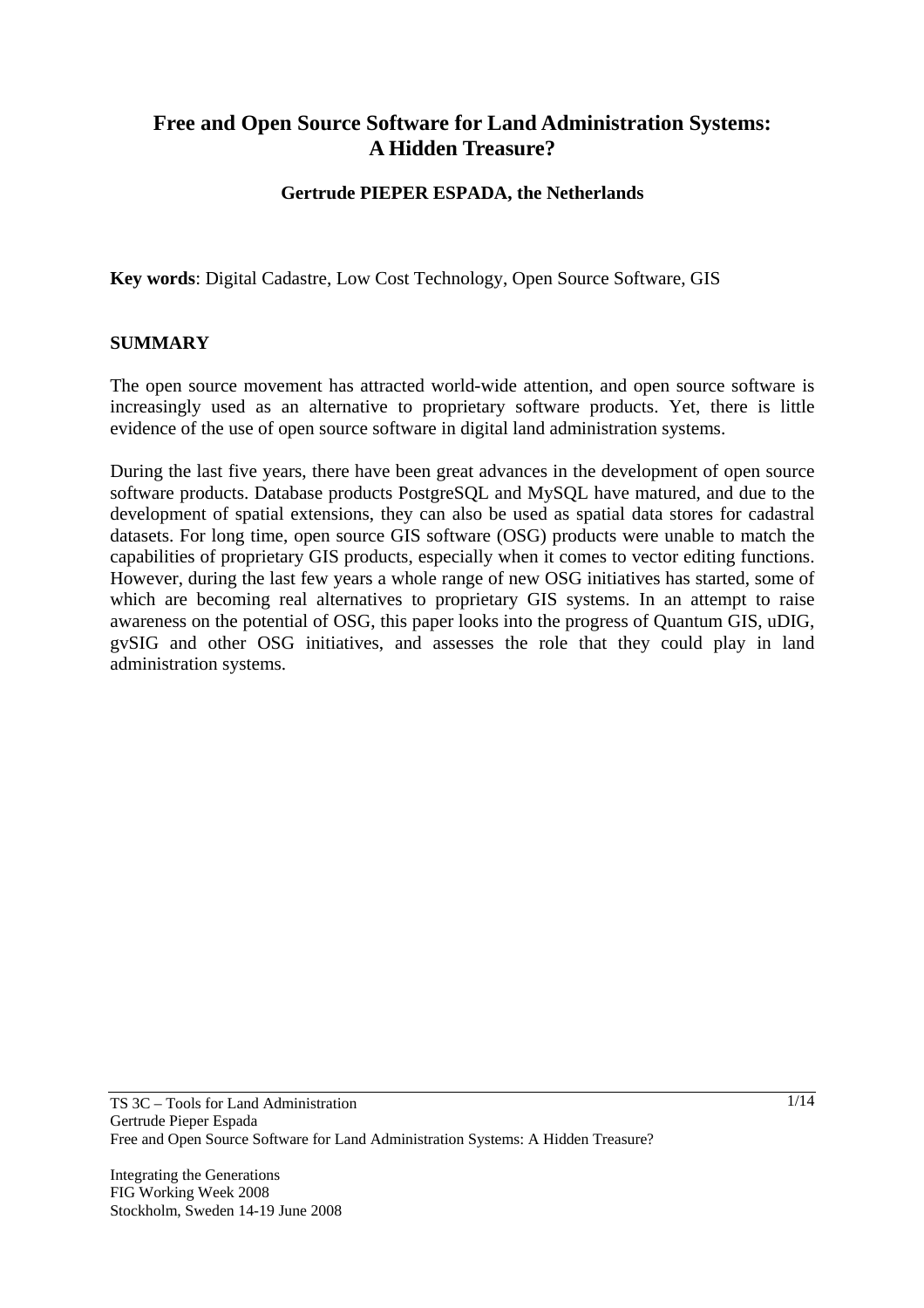# **Free and Open Source Software for Land Administration Systems: A Hidden Treasure?**

### **Gertrude PIEPER ESPADA, the Netherlands**

### **1. INTRODUCTION**

Just a few years ago, using open source GIS software (OSG) for land administration systems was not really an option. Even though there were several open source GIS products available, these tools were mostly focused on raster GIS and provided little vector editing functions. But since 2002, a whole range of new OSG initiatives have started which open up new possibilities for the use of OSG products in land administration systems. As these open source projects are not marketed as commercial products (their distribution relies on communication between developer communities) they are often unknown to normal GIS users.

In countries that are just now starting to develop their land administration systems, the license and maintenance costs of proprietary software can sometimes form a barrier for the development of sustainable systems. After buying a few software licenses for pilot studies, projects are confronted with budget limitations when it comes to upgrading the software and implementing country-wide land registration programs. With the open source database and GIS tools that are currently available, it is very well possible to build a robust yet low-cost land administration system.

### **2. SPATIAL DATA REPOSITORIES FOR LAND ADMINISTRATION SYSTEMS**

With the development of spatial extensions for most database software products, huge amounts of map data can be efficiently stored and managed in geodatabases. Oracle Spatial is the best known platform for spatial databases, but open source alternatives are growing in popularity. PostGIS is an extension to the PostgreSQL object-relational database system which allows spatial objects to be stored in the database. The strength of PostGIS is that it has become the standard spatial database for all open source GIS tools (Ramsey, 2007). Also MySQL has included spatial functionality in its database core so that it can store geographic features. Both MySQL and PostgreSQL with PostGIS are excellent database products, but PostGIS comes closer to the sophistication of Oracle Spatial when it comes to topology and geometry support.

As demonstrated in Bavaria, Germany, PostgreSQL can be an efficient and reliable data repository for cadastral data. The webportal GeodatenOnline of the Bavarian Office for Surveying and Geographic Information (LVG) is built with open source software and uses PostgreSQL with PostGIS for data storage. With this setup, the Bavarian LVG has been rather successful in its task to provide geoinformation to citizens in a high-tech and cost efficient way (Frankenberger, 2006).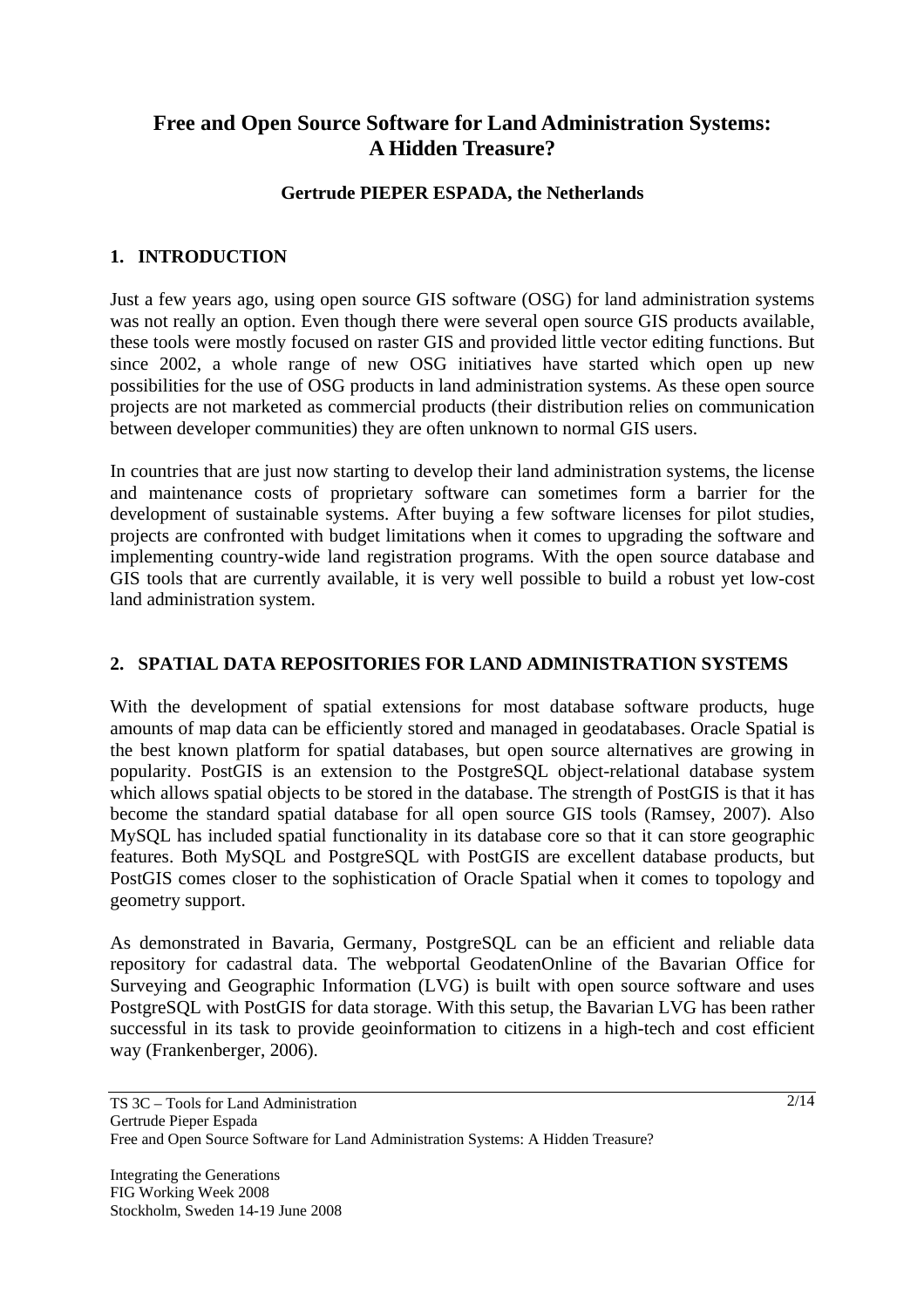The installation and use of open source database products has become easier over time. In fact, PostgreSQL and MySQL are easier and faster to install than Oracle and occupy less memory and disk space. While in the past the databases had to be managed from the command prompt through SQL commands, Graphic User Interfaces (GUI) such as PgAdmin for PostgreSQL have now been developed so that database administrators can easily add columns, set relationships between tables and manage security settings.



**Figure 2-1:** The GUI of PostgreSQL allows users to easily create and manage databases

Tasks such as topology checking and spatial analysis that were traditionally handled by GIS desktop software can now be managed efficiently through the spatial database functions that PostGIS provides. With the GEOS geometry engine, PostGIS users can calculate the area of polygon features, convert linestrings to polygons, and perform overlays such as Union, Difference and Intersect. The spatial relationships between geometries can be tested with functions such as Contains(), Distance(), Crosses(), Overlaps(), Touches(), and many others. Using spatial indexing methods to speed up queries, the spatial database functions are consistent with the trend to process and control spatial data centrally on the server side, instead of from the client side.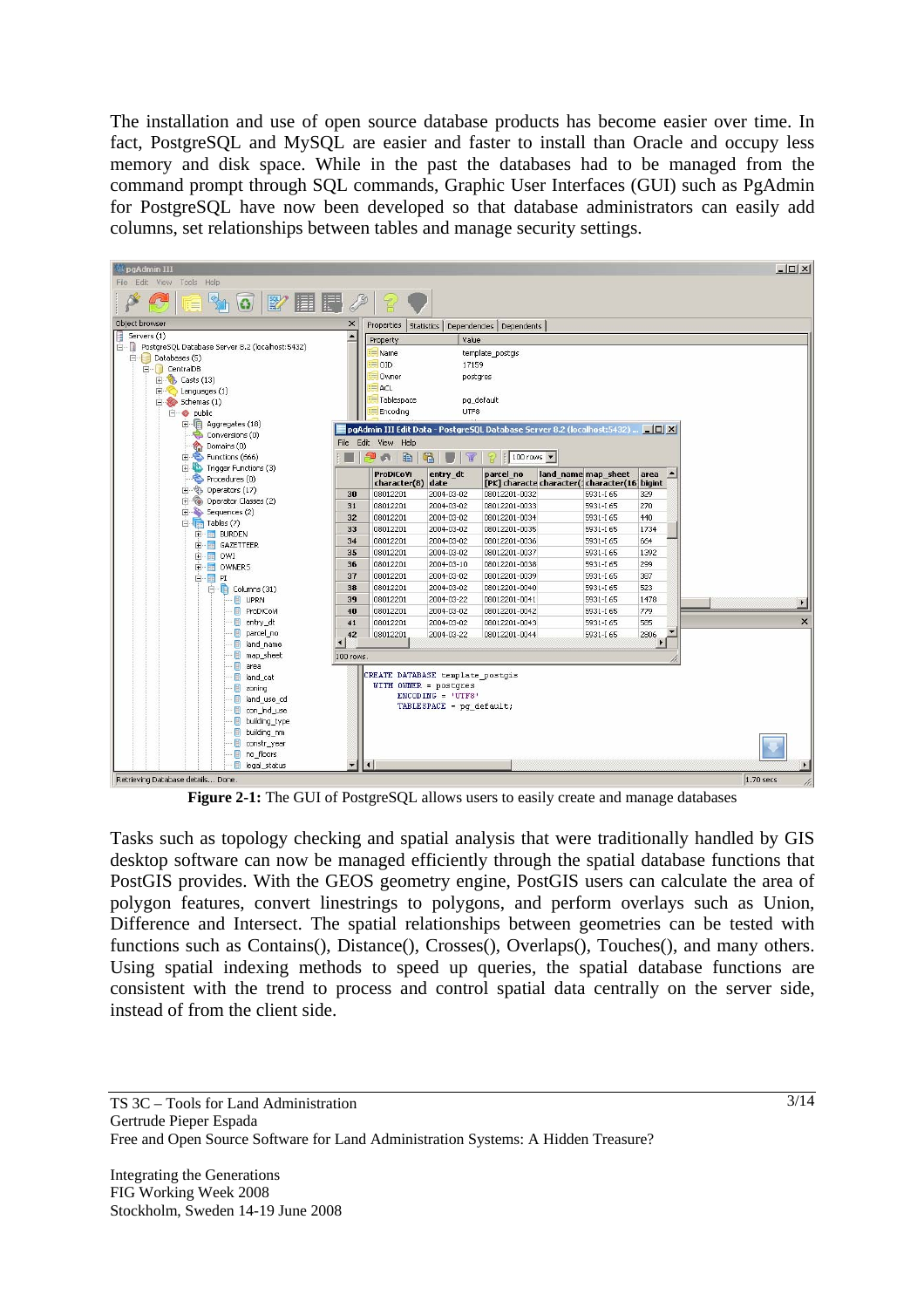## **3. OPEN SOURCE GIS TOOLS FOR LAND ADMINISTRATION SYSTEMS**

Even though the spatial database functions can take over many of the data analysis and processing tasks, desktop GIS products are still needed to create, visualize and maintain spatial datasets. Land administration systems vary in their software requirements, but a number of minimum requirements can be identified.

### **3.1 Typical GIS needs for land administration systems**

#### 3.1.1 Editing tools and topology support

To create and maintain accurate cadastral maps, the software must have functions to create polygons, lines and point features, and to edit the geometry of polygon features by adding/deleting/moving vertices. Functions for cutting and merging of polygons are needed for parcel subdivisions and consolidations. Additional editing options such as clipping and buffering are useful when creating buffers along roads or around protected areas. To ensure the accuracy of cadastral boundaries, the mapping software must have functions to create and maintain correct topology. When creating features, the user must be able to set a snapping tolerance and snap to existing features. Adjacent polygons should share common boundaries and during cutting and merging of polygons, correct topology must be maintained.

### 3.1.2 Map projections

The software must support the geographic and projected coordinate systems required for cadastral maps. Cadastral agencies will likely use only one standard coordinate system for cadastral datasets, but when data from different coordinate systems is combined, transformations or on-the-fly projections are needed. In most open source GIS products, the technology required for projections is drawn from the common class libraries PROJ4 (for software written in C or C++) and GeoTools (for the Java based GIS products). Both PROJ4 and GeoTools support a wide range of map projections.

#### 3.1.3 Raster data

When orthophotos or satellite images are used for on-screen digitizing or verification of parcel boundaries, the software must support the raster format of the images to be used. Most GIS software products support common raster formats (TIFF, JPG), some support satellite image formats such as SPOT and Landsat and have image processing functions such as rectification, filtering and image classification.

### 3.1.4 Compatibility with surveying data

The software should have options to import and process field data from GPS, total stations and handheld PDAs. Some GIS products have functions to connect to GPS devices and download data from them.

#### 3.1.5 Presentation and output

The software must have the functionality to produce cadastral maps as required by the cadastral organization, including the required point and line symbology, additional map

4/14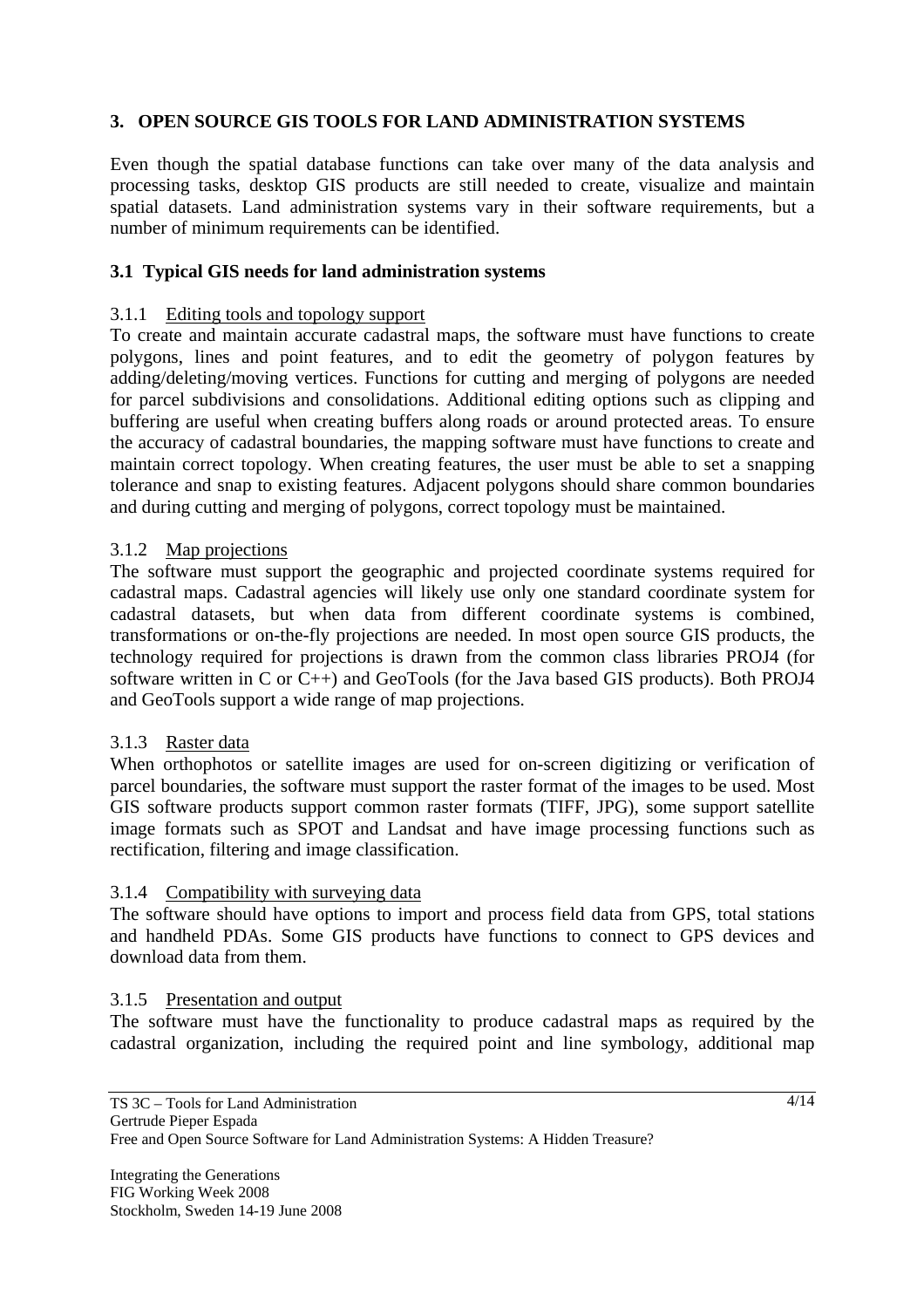elements such as the legend, scale bar and north arrow, and support the printing or plotting on A0 format or custom paper size.

## 3.1.6 Database connection

For most purposes, it is more efficient to store geographic data in server-based geodatabases instead of in local file structures. When used for a considerable volume of map data, or if multiple users need simultaneous access to the same dataset, the software must support connections to directly access and edit map data stored in external databases.

## 3.1.7 WebGIS functionality

More and more desktop GIS products (proprietary as well as open source) are adopting the Open Geospatial Consortium (OGC) interoperability standards to access remote geographic datasets over the internet. With Web Map Service (WMS) support, datasets from web mapping servers can be displayed as images, while the Web Feature Service (WFS) gives users access to the raw geographic datasets. While few cadastre authorities distribute cadastre datasets through WFS as yet, this technology is expected to gain popularity in the coming years.

## **3.2 Open source desktop GIS products**

A selection of open source GIS tools has been reviewed in the FAO Scoping paper on FLOSS (Pieper Espada, 2007), and the following sections focus on the new developments of these initiatives. Remarkably, a lot of recent OSG development seems to be concentrated in Spain and its autonomous regions. Kosmo and gvSIG are maintained by companies in Sevilla and Valencia, respectively, while the Axios editing tools for uDIG are being developed by a company based in Bilbao. There are many more open source GIS tools available (see OpenSourceGIS.org for an extensive list) but the products that are discussed here are considered most useful in land administration systems.

## 3.2.1 GRASS

The Geographic Resources Analysis Support System (GRASS) is probably the best known and oldest open source GIS tool. The development of GRASS was started in the 1980s by the US Army Corps of Engineers. GRASS was originally written as a raster image processing system, and vector analysis capabilities were added later. Designed as a UNIX program, GRASS works best on the UNIX-derived operating systems such as Linux. As for now, Windows users need to install Cygwin tools to operate GRASS. The GRASS developers are working towards the beta release of version 6.3 that will run natively on Windows as well as the UNIX and Linux operating systems. Although GRASS is an excellent raster GIS with advanced spatial analysis tools, it lacks some important editing tools for the maintenance of cadastral datasets and would be hard to customize for cadastre systems.

### 3.2.2 Quantum GIS

Quantum GIS (or QGIS for short) is under development since 2002 and provides a more user friendly alternative to GRASS. Thanks to the close cooperation between GRASS and Quantum GIS, GRASS functionality is available from within the QGIS application. GRASS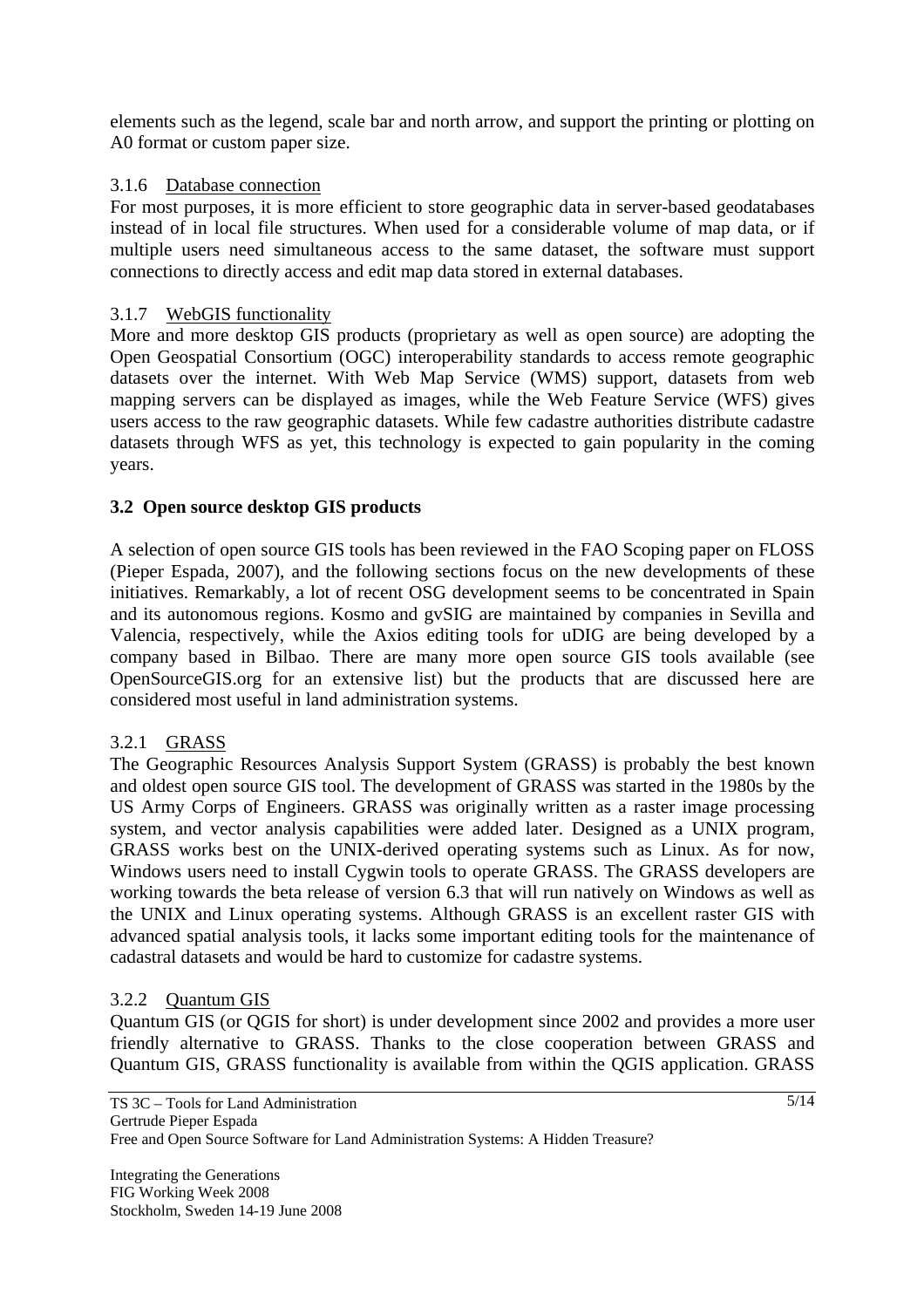layers can be edited directly without the need for conversion so that QGIS can be used as a frontend application to maintain GRASS datasets. Although most of the common raster formats are supported, QGIS does not have the image processing functions that GRASS has. A few new editing tools have been added to the 0.9 version. It is now possible to create multipolygons and polygons with holes or islands, but compared to gvSIG, JUMP and Kosmo the number of editing options in QGIS is still very limited.

## 3.2.3 uDIG

uDIG stands for User-friendly Desktop Internet GIS, and from all the desktop OSG products, this is indeed the one with the most internet functionality. Besides the tools for desktop GIS data management, it supports the geospatial web services WMS, WCS, and WFS including transactional WFS. The development of uDIG was started in 2004 by Canadian based Refractions Inc. Compared to other OSG, uDIG has little vector editing options but this will soon change.

| <b>Sa User-friendly Desktop Internet GIS</b>                                                                                                                                                                                                                       |                                                                                                                          |                                        | $\Box$                                                                                                  |
|--------------------------------------------------------------------------------------------------------------------------------------------------------------------------------------------------------------------------------------------------------------------|--------------------------------------------------------------------------------------------------------------------------|----------------------------------------|---------------------------------------------------------------------------------------------------------|
| File Edit Operations Navigation Layer Tools Window Help                                                                                                                                                                                                            |                                                                                                                          |                                        |                                                                                                         |
| $13 - 7 - 8$                                                                                                                                                                                                                                                       | OOB強災の日は日は  Q·ホ·ロ·i·ビ·ロ·国· (Solete Feature                                                                               |                                        |                                                                                                         |
| $\equiv$<br>$\Box$<br>ta. Layers 23 JJ Bookmarks<br>Map 2 23                                                                                                                                                                                                       | + Trim Line Tool                                                                                                         | $=$ $\Box$                             |                                                                                                         |
| 98940<br>- T N<br>Easements<br><b>D</b> / ParcelLines<br>Roads<br>ПN<br><b>D</b> Buildings<br>$\neg$ $\Box$ parcels<br>Feature Merge<br>Deletes the selected features (in source panel) and creates a new merge<br>(i) The result of geometry merge will be: Union | 흕<br><b>Send on</b><br>T<br>mи<br>$  D $ $\times$                                                                        | Split Tool<br>Merge Tool<br>and did un | ГФ<br>声<br>π<br>啡 萨中学人<br><b>CO</b><br>m<br>mind                                                        |
| Sources                                                                                                                                                                                                                                                            | Merge Feature                                                                                                            | ū<br>т                                 | 面<br>ਰ                                                                                                  |
| Value<br>Feature<br>$\blacktriangle$<br>Parcel_ID<br>07916-004-000<br>LegalSize<br>10263.0<br>ParcelName<br>StreetName                                                                                                                                             | Value<br>Property<br>×<br>Parcel ID<br>07916-004-000<br>LegalSize<br>10263.0<br>ParcelName<br>StreetName<br>۰<br>HouseNr |                                        | n<br><b>Star</b><br>иß<br>ш                                                                             |
| HouseNr<br>LandUseCd<br>$\mathbf 0$<br>и                                                                                                                                                                                                                           | $\mathbf{E}$<br>$\left  \cdot \right $<br>Result geometry:<br><b>Union</b>                                               |                                        | Π<br>$\frac{1}{2}$<br><b>IP</b><br>a a a<br>핅<br>$-100$<br>目<br>횬<br>ъ<br>T.<br>Ŕ<br>۰<br>B<br>an-<br>D |
|                                                                                                                                                                                                                                                                    |                                                                                                                          | 1:7,560                                | WGS 84<br>-82.3458, 29.6955                                                                             |
|                                                                                                                                                                                                                                                                    | <b>Einish</b><br>Cancel                                                                                                  | btions 23                              | $= 5$                                                                                                   |
| Operation<br>$\bf{u}$                                                                                                                                                                                                                                              | $\Sigma$ $BSE$<br>Buffer<br>Creates the buffer in the target layer                                                       |                                        | Perform                                                                                                 |
| Source<br>Layer:                                                                                                                                                                                                                                                   | parcels<br>$\overline{ }$                                                                                                | Selected features:                     | Ê<br>$\bar{2}$<br>$\blacktriangledown$                                                                  |
| $\Pi^{\circ}$                                                                                                                                                                                                                                                      |                                                                                                                          |                                        |                                                                                                         |

**Figure 3-1:** New editing tools for uDIG are being developed that lets users split and merge polygons

Recently, a Basque company called Axios has started to develop the needed vector editing and geoprocessing tools for uDIG on request of the Departamento para la Ordenación y Promoción Territorial (DOPT) in Basque Country, Spain (uDIG, 2008). Among the planned tools are splitting and merging of features, trim, buffer, intersect and other geoprocessing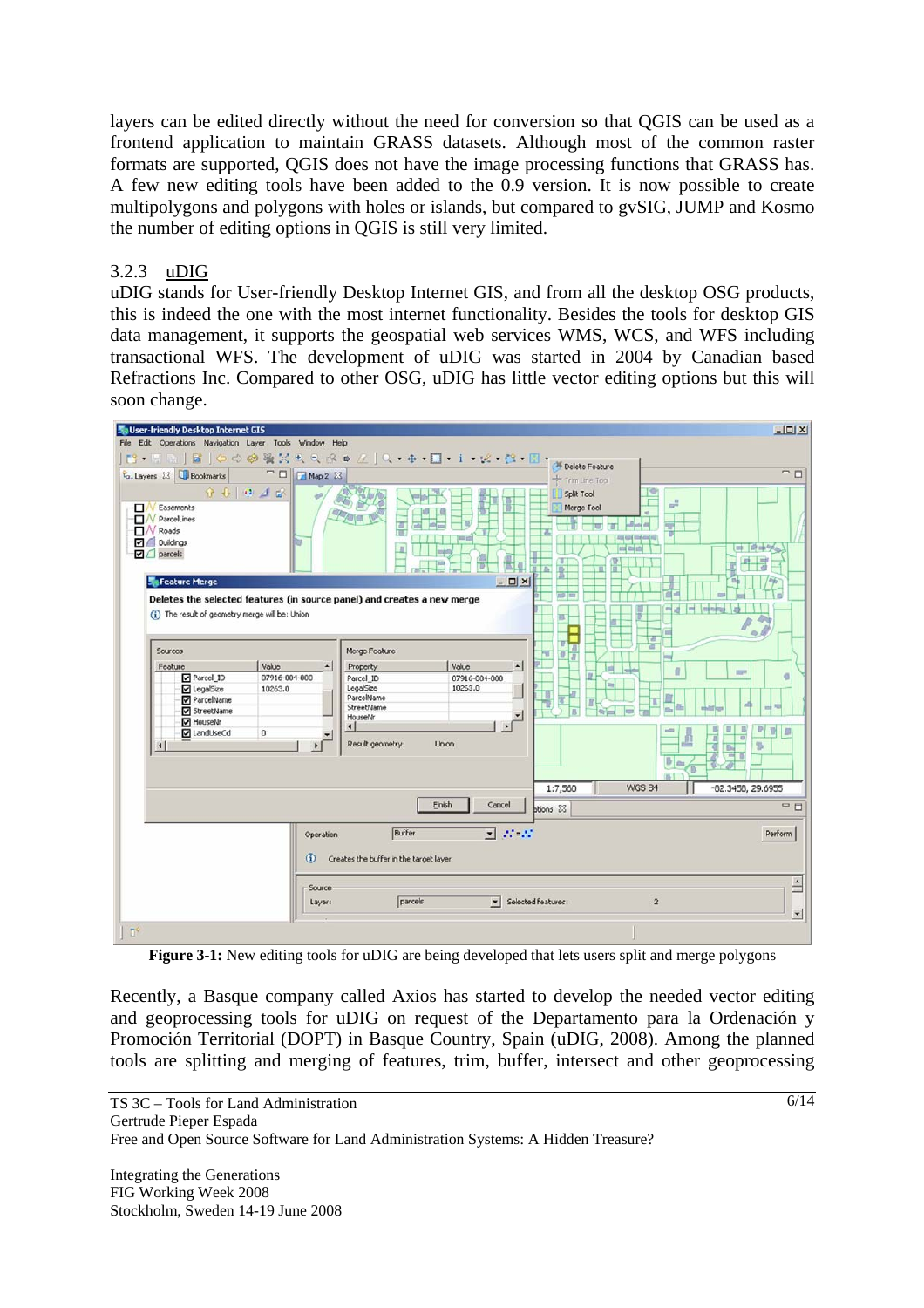tools. A first experimental version has already been released and the source code can be downloaded from the uDIG website. With the availability of these important editing tools, new possibilities arise to use uDIG as a GIS base in land administration systems.

### 3.2.4 gvSIG

This is an open source GIS product developed in Spain by IVER Technologías in cooperation with the Valencian government and the Jaume I University of Castellón since 2003. The name gvSIG is a Spanish abbreviation that stands for *Generalidad Valencia Sistema de Información Geográfica*. Once accustomed to the interface, gvSIG is a user-friendly GIS product for which many translations are available. The combination of editing capabilities, platform independency and support for PostGIS as well as MySQL database connections makes gvSIG a highly useful GIS base for land administration systems. According to the gvSIG Desktop Roadmap (gvSIG, 2008) a topology extension that would allow users to apply topology constraints to spatial datasets is under development. More editing tools including cutting and merging of polygons are also planned to be released soon. In March 2008, a lightweight version of gvSIG has been released that can be used on mobile devices (PDAs). It supports shapefiles, ECW, WMS and images and is able to connect to GPS receivers. Currently, only the visualization of layers and the generation of GPS tracklogs and waypoints are supported, but functions to create and edit geometries are planned as well.

### 3.2.5 OpenJUMP

JUMP (JAVA Unified Mapping Platform) was initially developed in 2002 by Vivid Solutions Inc. on initiative of the British Columbia Ministry of Sustainable Resource Management and evolved into a platform independent GIS with strong editing capabilities. JUMP uses the Java Topology Suite (JTS) which implements the OGC Simple Features Specification for geometric operations. Compared to other open source desktop GIS, JUMP has quite advanced editing tools, including cut and merge polygon features. It can also check for basic topology errors such as self-intersecting polygons. JUMP has a warping function that can be used to rubber-sheet a vector layer using a bilinear interpolation method. Even though the editing and statistical functions are impressive and JUMP continues to be a very useful desktop GIS, there are down sides as well. JUMP has little support for coordinate systems, as it does not use the GeoTools library for projections. Problems with the memory allocation make it difficult to load and edit large map layers or PostGIS tables in JUMP. Apart from OpenJUMP, there is SkyJUMP, PirolJUMP and DeeJUMP all with a similar interface but each having its own additions. With the different versions and sub versions of JUMP it is hard to get a clear overview of its capabilities, but this maybe solved when a documented public version 1.2 of the OpenJUMP software is released. (The latest OpenJUMP release is the 1.2 Pre-Release from August 2007).

### 3.2.6 Kosmo

Kosmo is another version of JUMP which has been further developed by the Spanish company SAIG (Sistemas Abiertos de Informacion Geografica) since 2006. This company describes itself as a "service providing company"; its business is selling services for Kosmo rather than the software itself. Its clients are mainly government institutions that contract the company to develop additional functions for the software, which in turn will benefit the whole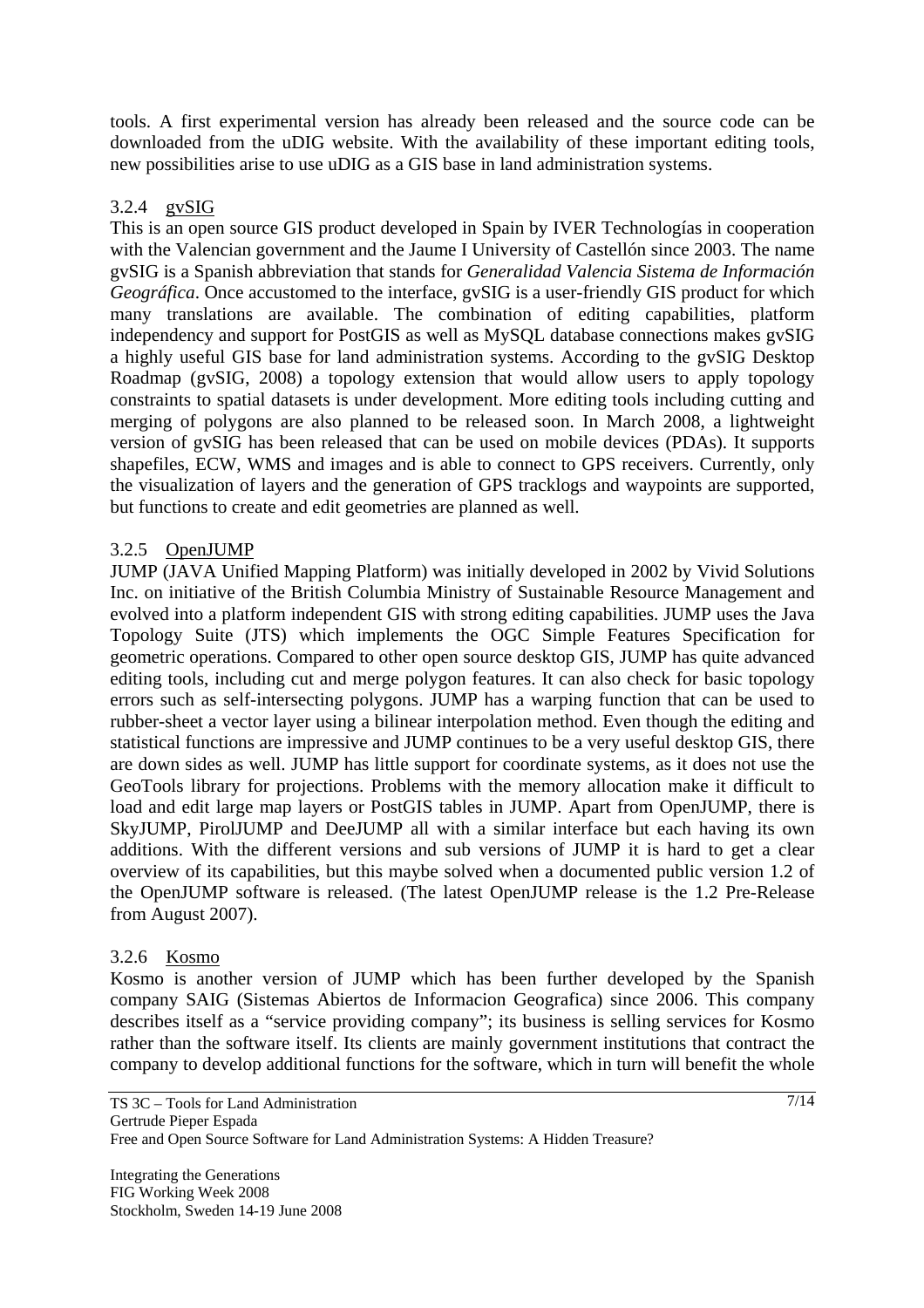Kosmo user community (SAIG, 2006). One major improvement compared to OpenJUMP is that Kosmo is integrated with the GeoTools library and supports coordinate transformations as well as the OGC Styled Layer Descriptor (SLD) specifications for layer symbols. Also the database connections are improved; Kosmo supports full read/write access to geographic data stored in PostGIS, MySQL and Oracle Spatial. With the important improvements to the performance and scalability, the Kosmo developers have turned this version of JUMP into a very usable desktop GIS with the only drawback that its software documentation is available in Spanish only.

| Validate Selected Layers                                                                                   |                                                                                 | $\mathbf{x}$                                   |  |  |
|------------------------------------------------------------------------------------------------------------|---------------------------------------------------------------------------------|------------------------------------------------|--|--|
| Tests layers against<br>various criteria, including<br>polygon orientation, and<br>minimum segment length. | <b>GEOMETRY METRICS VALIDATION</b>                                              | <b>GEOMETRY TYPES VALIDATION</b>               |  |  |
|                                                                                                            | $\nabla$ Check basic topology.                                                  | Disallow Points                                |  |  |
|                                                                                                            | Disallow repeated consecutive points.                                           | Disallow Linestrings                           |  |  |
|                                                                                                            | Check Polygon orientation                                                       | Disallow Polygons                              |  |  |
|                                                                                                            | Check minimum segment length.                                                   | Disallow MultiPoints                           |  |  |
|                                                                                                            | 0.0010<br>Minimum segment length.                                               | Disallow MultiLineStrings                      |  |  |
|                                                                                                            | $\overline{\phantom{a}}$ Check minimum angle,                                   | Disallow MultiPolygons                         |  |  |
|                                                                                                            | Minimum Angle (In Degrees)<br>1.0                                               | Disallow polygons & multi-polygons with holes. |  |  |
|                                                                                                            | $\overline{\nabla}$ Check minimum polygon area.                                 | Disallow GeometryCollections                   |  |  |
|                                                                                                            | 0.0010<br>Minimum polygon area.                                                 |                                                |  |  |
|                                                                                                            | $\triangledown$ Check that LineStrings are simple. (i.e. do not self-intersect) |                                                |  |  |
|                                                                                                            | <br>Cancel                                                                      |                                                |  |  |

**Figure 3-2:** OpenJUMP and other products from the JUMP family include tools for topology checking

#### **3.3 Open source desktop GIS products compared**

Table 3-1 compares the editing and other standard features of the open source desktop GIS products that have been mentioned above. While this is by no means a complete overview of all the capabilities of these products, it compares the general GIS functions that would be required in a land administration system, focusing especially on the vector editing functions. Although some of these functions like polygonize, calculate area and vector overlays can also be handled on database level by PostGIS, vector creation functions, topological editing as well as splitting and merging of polygon features are considered essential desktop GIS functions in cadastre systems. All desktop OSG products listed here have the basic editing tools needed to create and maintain cadastral parcel boundaries as well as raster support to be able to display orthophotos or other imagery as a base for cadastral mapping. In most cases however, these tools must be customized to work efficiently in cadastre systems, for example to maintain history versions of modified boundaries.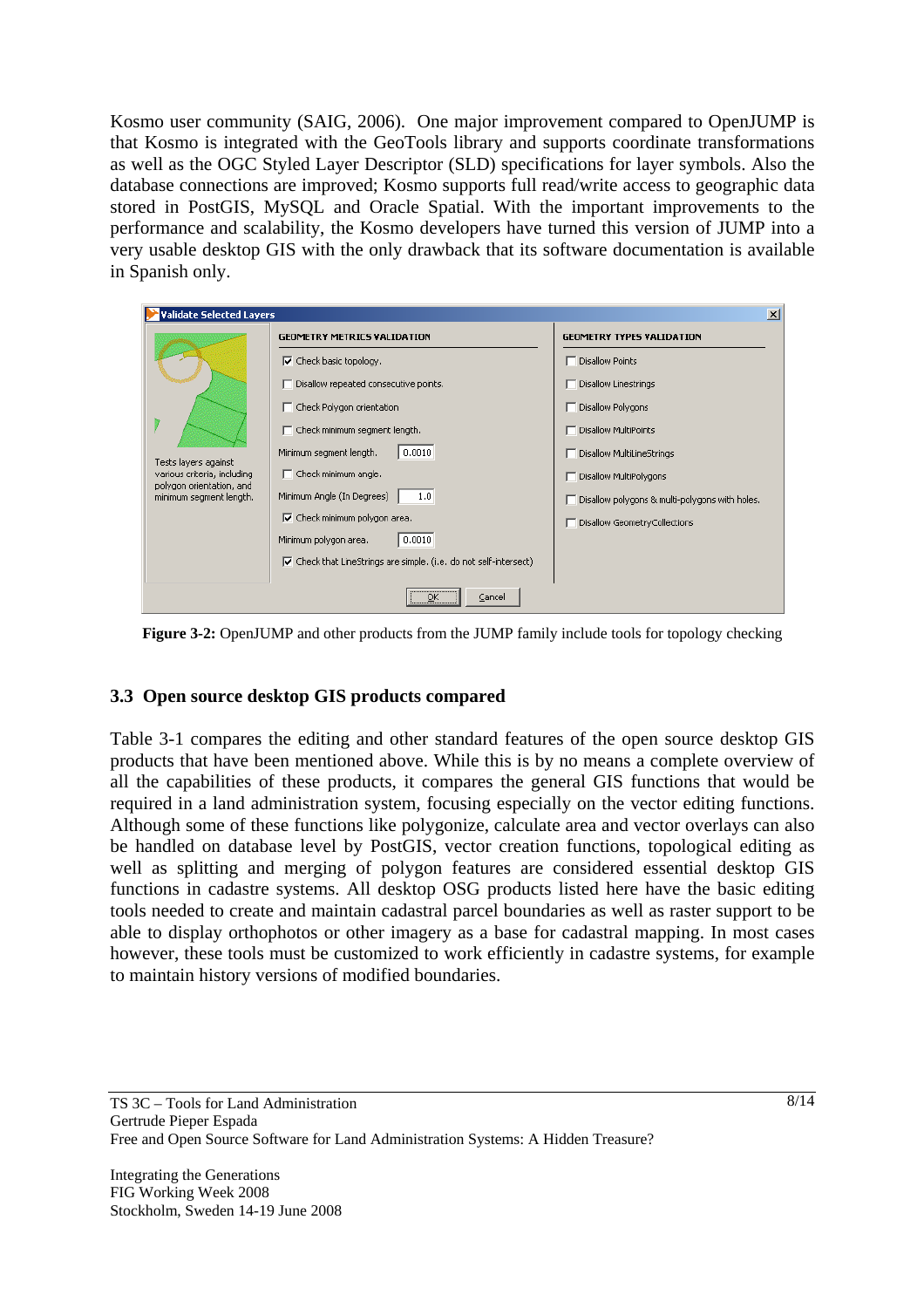### **Table 3-1:** Comparison of open source desktop GIS products

| <b>PROPERTIES</b>                                            | <b>GRASS 6.2.3</b>                                                                                                         | <b>Quantum GIS 0.9.1</b>                                                                                                 | <b>uDIG 1.1</b>                                                          | gvSIG 1.1.2                                                                       | OpenJUMP 1.2D                                                                                           | <b>KOSMO 1.2</b>                                                                                        |
|--------------------------------------------------------------|----------------------------------------------------------------------------------------------------------------------------|--------------------------------------------------------------------------------------------------------------------------|--------------------------------------------------------------------------|-----------------------------------------------------------------------------------|---------------------------------------------------------------------------------------------------------|---------------------------------------------------------------------------------------------------------|
| Type of product                                              | Open source desktop<br>GIS with raster, image<br>processing and vector<br>analysis functionality                           | Open source desktop<br>GIS with vector and<br>raster support, to browse<br>and create map data                           | Open source internet<br>oriented desktop GIS                             | Open source desktop<br>GIS with CAD, vector<br>and raster support                 | Open source desktop<br>GIS for manipulating<br>spatial features with<br>geometry and attributes         | Open source desktop<br>GIS, derived from JUMP                                                           |
| License                                                      | GNU/GPL                                                                                                                    | <b>GNU/GPL</b>                                                                                                           | <b>GNU/LGPL</b>                                                          | GNU/GPL                                                                           | <b>GNU/GPL</b>                                                                                          | GNU/GPL                                                                                                 |
| Website                                                      | http://grass.itc.it                                                                                                        | http://www.qgis.org                                                                                                      | http://udig.refractions.net                                              | http://www.gvsig.gva.es                                                           | http://openjump.org                                                                                     | http://www.saig.es                                                                                      |
| <b>Operating system</b>                                      | Unix, Linux, MacOSX<br>(runs on Windows only<br>with CygWin tools)                                                         | Unix, Linux, MacOSX<br>and Windows                                                                                       | Windows, Linux,<br><b>MacOSX</b>                                         | Windows, Linux,<br>MacOSX                                                         | Windows, Unix, Linux,<br>MacOSX                                                                         | Windows, Linux                                                                                          |
| <b>Supported vector</b><br>formats                           | <b>GRASS</b> vector (native<br>format), read directly<br>Shapefile, PostGIS; can<br>import TIGER, DGN,<br>MapInfo and GML2 | OGR formats (Shapefile,<br>MapInfo MIF/TAB,<br><b>Spatial Data Transfer</b><br>Standard catd.ddf, GML)<br>PostGIS, GRASS | Shapefile, PostGIS,<br>OGR vector formats                                | Shapefile, dgn, dxf, dwg,<br>PostGIS, WFS vector<br>layers                        | <b>JML (OpenJUMP GML)</b><br>Shapefile, WKT<br>Plugins for DXF, CSV,<br>MIF, GeoConcept and<br>PostGIS  | Shapefile, dxf, dwg, csv,<br><b>PostGIS</b>                                                             |
| <b>Vector creation</b>                                       | Point, line, boundary,<br>centroid (v.edit module)                                                                         | Point, line, polygon,<br>multipolygon, centroid                                                                          | Polygon, line, point,<br>rectangle, ellipse<br>(also polygon with holes) | Point, multipoint, Line,<br>arc, polyline, polygon,<br>rectangle, circle, ellipse | Point, line, polygon (also<br>polygon with holes)<br>rectangle, multiPoints,<br>multiPolygon, multiLine | Point, Line, Polygon<br>(also polygon with<br>holes), rectangle, circle,<br>arc                         |
| <b>Topological editing</b>                                   | Add/delete/move vertices                                                                                                   | Add/delete/move vertices                                                                                                 | Add/delete/move vertices                                                 | Add/delete/move vertices                                                          | Add/delete/move vertices                                                                                | Add, delete and move<br>vertices; merge multiple<br>vertices into one                                   |
| <b>Cut and merge</b><br>polygons                             | <b>No</b>                                                                                                                  | <b>No</b>                                                                                                                | Under development<br>(Axios tools)                                       | Under development                                                                 | Yes                                                                                                     | Yes                                                                                                     |
| Other editing<br>functionality                               | Merge and break lines;<br>copy/move/delete/ flip<br>vector features;<br>Dissolve polygons<br>Trim/extend lines             | Move line, split line<br>(GRASS layers)                                                                                  | Tools for clip, trim lines<br>are under development                      | Move, rotate or flip<br>features, clip, dissolve                                  | Move, rotate features,<br>split lines                                                                   | Extend / trim lines, draw<br>parallel and<br>perpendicular lines,<br>rotate features, clip,<br>dissolve |
| <b>Buffer (around</b><br>point, line or<br>polygon)          | Yes (v.buffer)                                                                                                             | Only with PostGIS layers                                                                                                 | Under development                                                        | Yes                                                                               | Yes                                                                                                     | Yes                                                                                                     |
| <b>Vector Overlays</b><br>(Union, Intersect,<br>Subtraction) | Yes                                                                                                                        | <b>No</b>                                                                                                                | Under development                                                        | Yes                                                                               | Yes                                                                                                     | Yes                                                                                                     |
| Spatial queries on<br>vector layers                          | Yes (v.distance)                                                                                                           | $\overline{No}$                                                                                                          | Under development                                                        | Yes (nearest neighbour /<br>contained in)                                         | Yes (intersects, contain,<br>assign data by location)                                                   | Yes                                                                                                     |
| <b>Convex hull</b>                                           | Yes                                                                                                                        | N <sub>o</sub>                                                                                                           | <b>No</b>                                                                | Yes                                                                               | Yes                                                                                                     | Yes                                                                                                     |
| <b>Field calculator</b>                                      | <b>No</b>                                                                                                                  | <b>No</b>                                                                                                                | <b>No</b>                                                                | Yes                                                                               | <b>No</b>                                                                                               | Yes                                                                                                     |
| Calculate area of<br>polygons                                | Yes (area.c)                                                                                                               | One by one with Identify<br>tool                                                                                         | $\overline{No}$                                                          | Yes                                                                               | Yes                                                                                                     | Yes                                                                                                     |
| <b>Polygonize (convert</b><br>lines to polygons)             | No                                                                                                                         | <b>No</b>                                                                                                                | <b>No</b>                                                                | <b>No</b>                                                                         | Yes                                                                                                     | Yes                                                                                                     |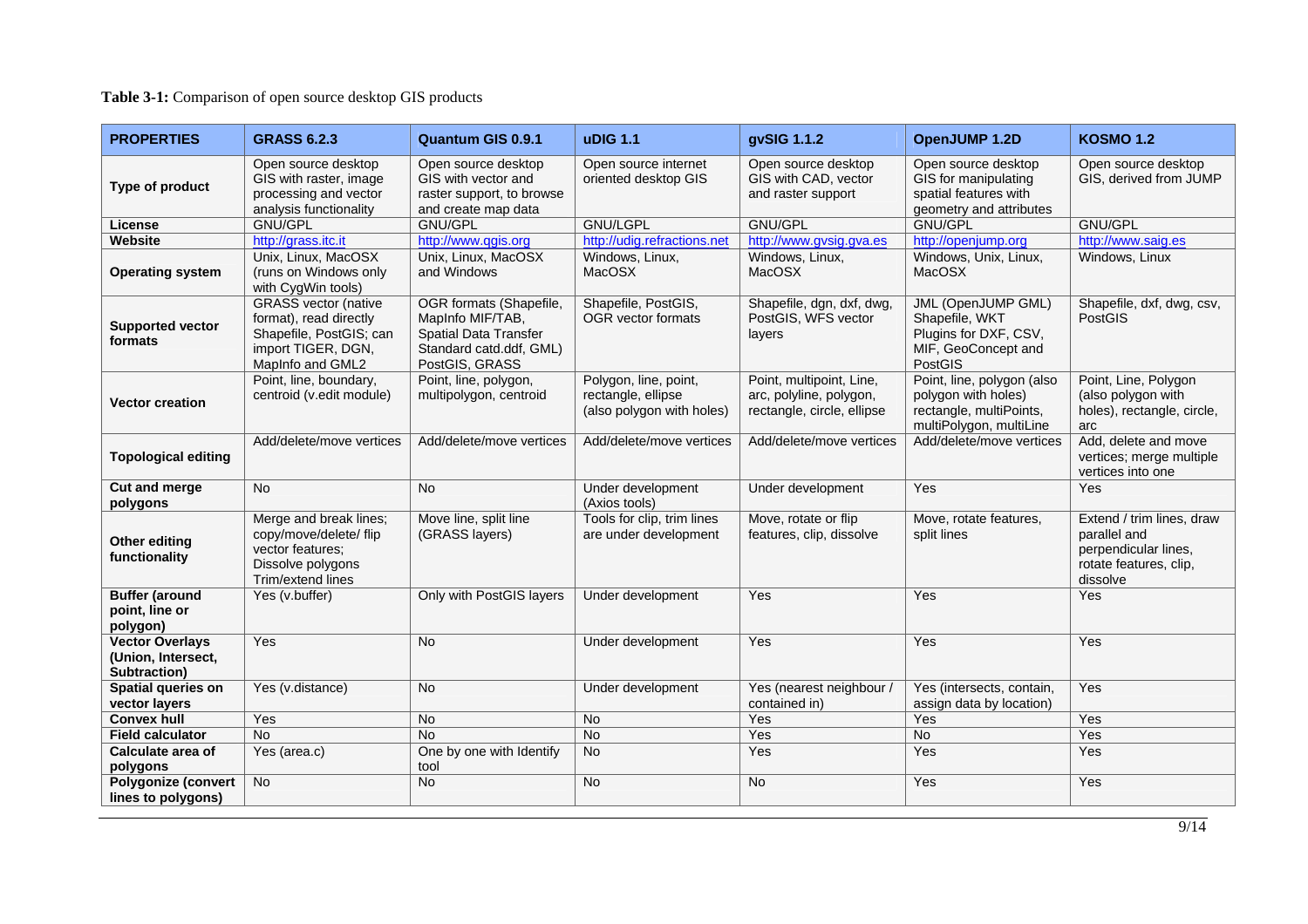| <b>PROPERTIES</b>                                   | <b>GRASS 6.2.3</b>                                                                                                             | <b>Quantum GIS 0.9.1</b>                                                                                      | <b>uDIG 1.1</b>                                                                                                                                              | gvSIG 1.1.2                                                                                                                                                            | OpenJUMP 1.2D                                                                                  | <b>KOSMO 1.2</b>                                                                |
|-----------------------------------------------------|--------------------------------------------------------------------------------------------------------------------------------|---------------------------------------------------------------------------------------------------------------|--------------------------------------------------------------------------------------------------------------------------------------------------------------|------------------------------------------------------------------------------------------------------------------------------------------------------------------------|------------------------------------------------------------------------------------------------|---------------------------------------------------------------------------------|
| <b>Snapping tools</b>                               | Snap function to snap<br>one line to another while<br>digitizing.                                                              | The software allows the<br>user to set the snapping<br>tolerance and snap to<br>nodes and vertices            | Snap radius can be set<br>to snap to nodes and<br>vertices.                                                                                                  | The software allows<br>users to set the snapping<br>tolerance and snap to<br>nodes and vertices.<br>Snapping to elements<br>from different layers is<br>also possible. | Vertices can be snapped<br>to the reference grid, as<br>well as to other vertices<br>or lines. | Snap tolerance can be<br>set to snap to lines or<br>vertices, or snap to a grid |
| <b>Topology tools</b>                               | Module v.build to build<br>topology.                                                                                           | <b>No</b>                                                                                                     | With the validation<br>plugin, vector layers can<br>be checked for correct<br>geometry, self-<br>intersecting or<br>overlapping lines and<br>dangling nodes. | Topology extension is<br>under development                                                                                                                             | Topology validation tool<br>to check for valid<br>geometry                                     | Topology validation tool<br>to check for valid<br>geometry                      |
| <b>Raster support</b>                               | More than 40 supported<br>raster formats (through<br>GDAL)                                                                     | TIFF, ERDAS (.IMG)<br>ArcInfo ASCII Grid<br>SDTS (.ddf) DTED<br>Elevation raster (.dt0)<br>USGS DEM AIG GRASS | TIFF, JPG, GIF                                                                                                                                               | TIFF, JPG, ECW,<br><b>MRSID</b>                                                                                                                                        | TIFF, GIF, JPG, ECW<br>and PNG                                                                 | TIFF, PTIF, BMP, JPB,<br>GIF, PNG, MRSID, ECW                                   |
| <b>GPS tools</b>                                    | Import waypoints, routes,<br>and tracks from a GPS<br>receiver or GPS<br>download file into a<br>vector map<br>(v.in.gpsbabel) | Supports GPX format,<br>download from/ upload<br>to GPS through<br>GPSBabel                                   | <b>No</b>                                                                                                                                                    | gvSIG Mobile Pilot can<br>connect to GPS<br>receivers and generate<br>tracks and waypoints in<br><b>GPX</b> format                                                     | $\overline{No}$                                                                                | <b>No</b>                                                                       |
| Database / SDBMS<br>support                         | DBF, ODBC, MySQL,<br>PostGIS/PostgreSQL<br><b>SQLite</b>                                                                       | PostGIS/PostgreSQL                                                                                            | PostGIS, OracleSpatial,<br>ArcSDE and MySQL                                                                                                                  | PostGIS, MySQL                                                                                                                                                         | Plugins for PostGIS,<br>ArcSDE                                                                 | PostGIS/PostgreSQL,<br>MySQL, Oracle Spatial                                    |
| Programming<br>language                             | ANSI C                                                                                                                         | $C++$                                                                                                         | Java                                                                                                                                                         | Java                                                                                                                                                                   | Java                                                                                           | Java                                                                            |
| <b>Development</b><br>platform / class<br>libraries | Software components<br>depend on multiple<br>libraries                                                                         | Qt with PROJ4, GEOS,<br>SQLite, GDAL/OGR and<br>other libraries                                               | Eclipse RCP with<br>GeoTools libraries                                                                                                                       | <b>Eclipse with GeoTools</b><br>and JTS libraries                                                                                                                      | Java Topology Suite<br>(JTS)                                                                   | GeoTools, JTS                                                                   |
| Command line /<br>Menu bar                          | <b>Both</b>                                                                                                                    | Menu bar                                                                                                      | Menu bar                                                                                                                                                     | <b>Both</b>                                                                                                                                                            | Menu bar                                                                                       | Menu bar                                                                        |
| Interface language                                  | Translated into 20<br>languages, more coming                                                                                   | Translated into 26<br>languages                                                                               | English, German,<br>Spanish, French                                                                                                                          | Valencian, Spanish,<br>Galician, English, Czech,<br>German, Basque,<br>French, Italian,<br>Portuguese, Chinese                                                         | English, Finnish,<br>Portuguese, French,<br>Italian, German, Spanish                           | English, Spanish,<br>Portuguese, Russian,<br>German, Italian                    |
| <b>GML</b>                                          | Yes                                                                                                                            | Yes                                                                                                           | Yes                                                                                                                                                          | Yes                                                                                                                                                                    | Yes                                                                                            | <b>No</b>                                                                       |
| <b>WMS</b>                                          | Yes (r.in.wms)                                                                                                                 | Yes                                                                                                           | Yes                                                                                                                                                          | Yes                                                                                                                                                                    | Yes                                                                                            | Yes                                                                             |
| <b>WFS</b>                                          | Yes (v.in.wfs)                                                                                                                 | Yes (WFS plugin)                                                                                              | Yes                                                                                                                                                          | Yes                                                                                                                                                                    | Yes                                                                                            | Under development                                                               |
| <b>WFS-T</b>                                        | <b>No</b>                                                                                                                      | <b>No</b>                                                                                                     | Yes                                                                                                                                                          | <b>No</b>                                                                                                                                                              | <b>No</b>                                                                                      | <b>No</b>                                                                       |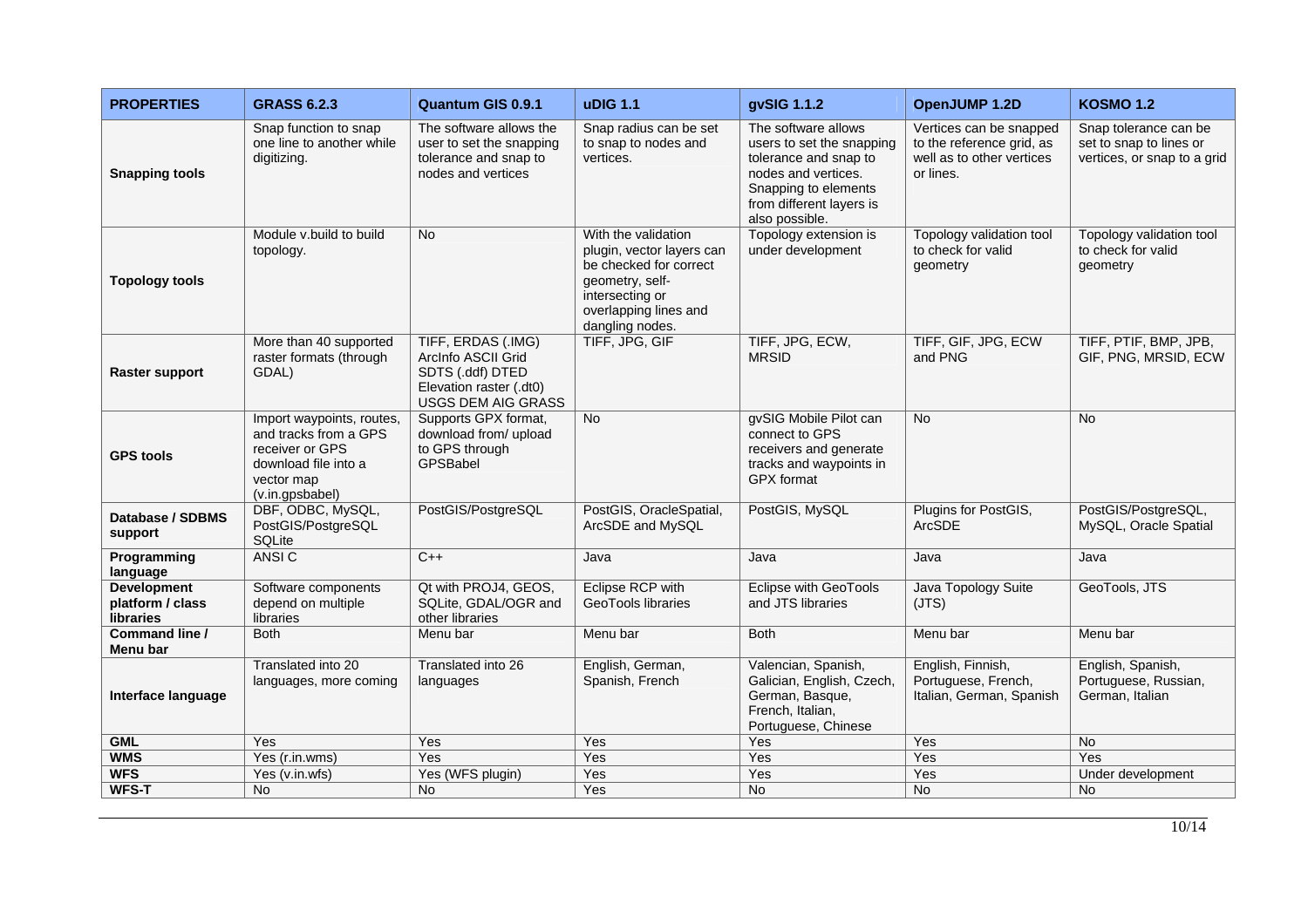### **3.4 Server-side OSG tools and web GIS services**

When it comes to web servers and server operating systems, the use of open source software has already been widely accepted. Research shows that two-thirds of European companies choose open source systems like Apache, Tomcat and Linux over proprietary alternatives (Ghosh, 2006). Also land administration systems can benefit from the use of open source server software. Especially in the area of internet mapping and web enquiry systems, OSG products are increasingly popular.

GeoServer, MapServer and Deegree are open source map server products focussing on internet mapping applications using OGC webGIS standards. These OGC interoperability standards such as Web Map Service (WMS), Web Feature Service (WFS) and Transactional WFS (WFS-T) allow for the cross-platform exchange of geographic information over the internet. Using these standards, map data stored in Oracle Spatial, PostGIS or ArcSDE databases can be accessed over the internet with a standard web browser or GIS client software. With WMS, map data can be accessed and displayed as an image that can be overlaid with GIS data from other data sources to produce composite maps. With WFS, users can access the actual geographic features in vector format, while WFS-T allows for creation, deletion and updating of features. MapServer, GeoServer and Deegree are server-based "map engines" to display spatial data (maps, images or vector data depending on the OGC web service) over the internet to users based on their requests. In his State of Open Source GIS, Ramsey (2007) states that *MapServer is easily the most successful open source GIS project to date*. *It supports more input data sources than proprietary products, has higher performance and is simpler to install and set up.* And indeed, MapServer has proved to be a very mature and reliable product to distribute maps from GIS data sources over the internet through the WMS, WCS and other OGC interoperability standards. GeoServer and Deegree are more recent projects built with Java technology. While comparable to MapServer in many ways, GeoServer and Deegree go further by supporting transactional WFS services, allowing users to insert, delete and modify geographical data at the source from remote locations through the internet.

The government of Bavaria, Germany uses MapServer to give citizens access to public geographic data through WMS as part of their SDI and e-Government policy. Also cadastre data is available through the Bavarian GeodatenOnline webportal, which is built with open source software and uses PostgreSQL with PostGIS as backend database (Bayerische Vermessungsverwaltung, 2004-2008). Another good example of the use of open source software (MapServer) and the OGC interoperability standards in land administration systems can be found on the geoportal of the Spanish cadastre. Spain has a centralized cadastre that covers the whole country except for Navarra and Basque Country that have their own cadastre system (Dirección General del Catastro, 2005-2008). On this virtual cadastre office (OVC), users can access cadastral datasets through OGC web services. MapServer was chosen for its complience with OGC standards, the compatibility with the technology used by the DGC and its stability (Cano et al, 2006). The OVC offers different services for different kind of users; WMS data is publicly available for all users while the use of WFS is restricted to registered users. A WMS request to the OVC could be for example: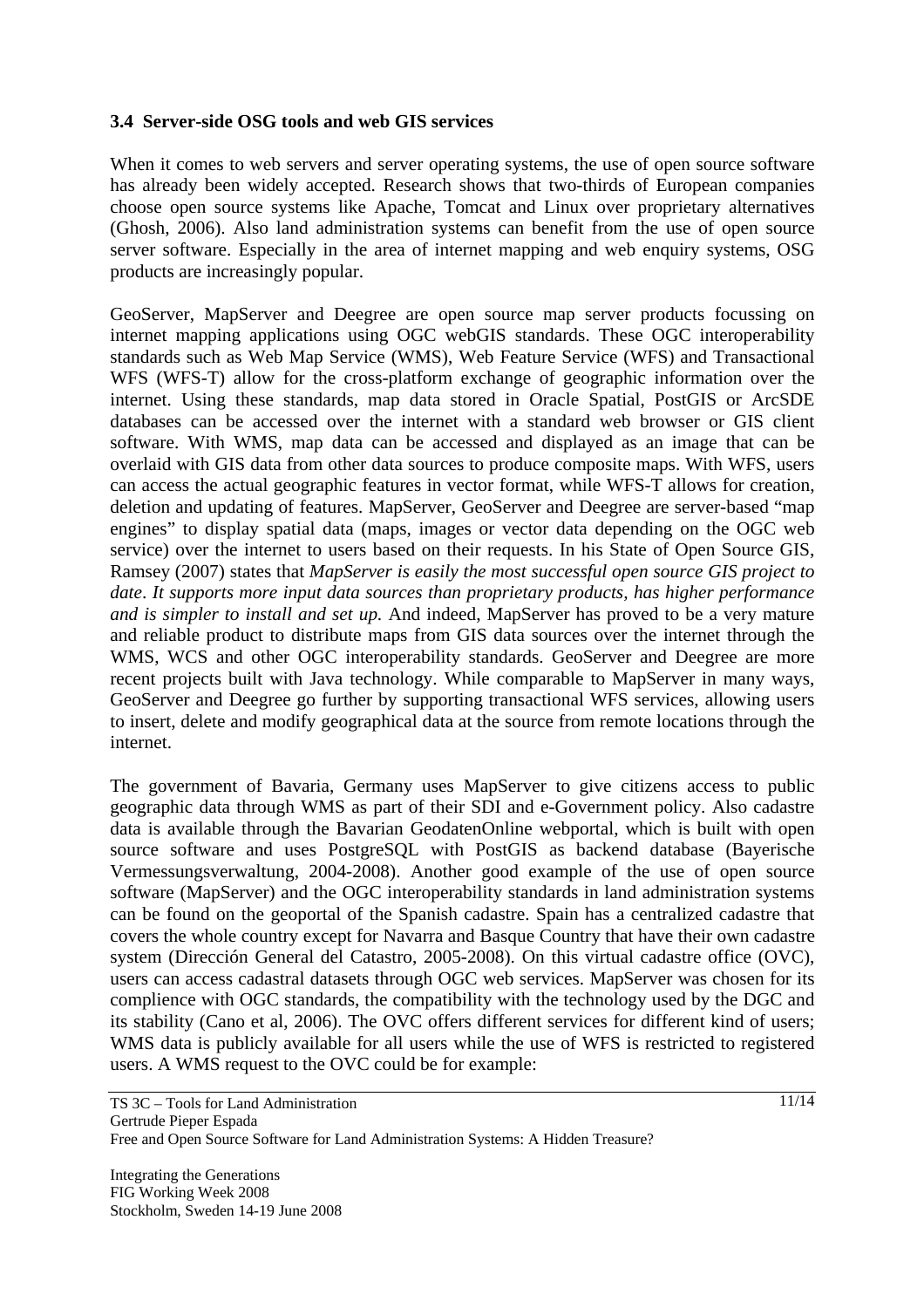```
http://ovc.catastro.meh.es/Cartografia/WMS/ServidorWMS.aspx? 
SERVICE=WMS&SRS=EPSG:23029&REQUEST=GETMAP&bbox=511950,4662900, 
512150,4663100&width=756&height=756&format=PNG&transparent=No& 
layers=catastro
```
This request would result in a map in the image format PNG. Other possible supported formats are jpeg, tif, gif and bmp (Conejo, 2007). A WFS request to the Spanish OVC could be for example:

```
http://ovc.catastro.meh.es/Cartografia/WFS/ServidorWFS.aspx? 
service=wfs&version=1.0.0&request=getfeature&typename=parcela& 
bbox=443826,4476055,443990,4476150
```
This would return a GML resultset with full geometry and feature attributes of the parcel layer for a specific area bounded by the coordinates as defined in the bounding box.



**Figure 3-3:** The Spanish cadastre uses MapServer and WMS to give users public access to cadastre data

With the web services that the OVC provides, the Spanish cadastre follows the INSPIRE principles to provide public access to spatial datasets that are collected by the government, and sets a good example of the use of server-side OSG tools and open GIS standards.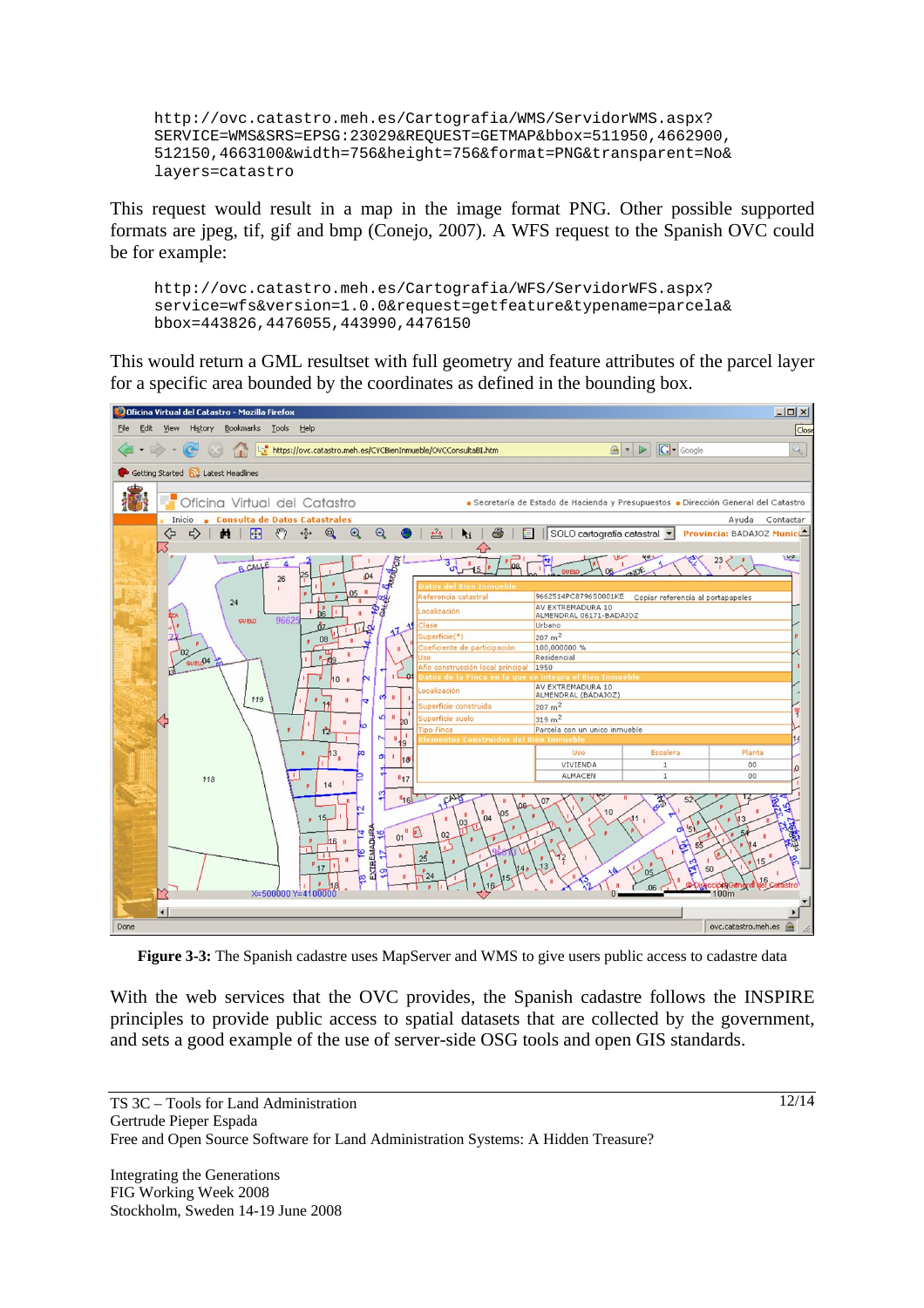## **4. CONCLUSIONS**

The recent developments in OSG are encouraging. With the added editing tools for uDIG, the promised topology extension for gvSIG and the improvements that the Kosmo developers have made to the JUMP software core, new possibilities are opening up to use these products in land administration systems. When the basic editing requirements for the creation and updating of land parcel polygons are fulfilled, these desktop OSG can be used in combination with the topology functions of PostGIS to form the GIS base of a low-cost but robust cadastre system. Cadastral datasets can be stored and maintained in PostgreSQL with PostGIS on a Linux server, or even on a normal PC. For distributing cadastral information over the internet to customers, an internet mapping server like MapServer, GeoServer or Deegree can be used. All these products are easy to download, install and use. Compared to proprietary equivalents, the open source products tend to use less memory and disk space, and they can be installed on older and cheaper hardware which helps to further reduce the overall costs of the system.

The software must of course be customized to the local requirements of land administration, but the same is true for proprietary software: there are no out-of-the-box solutions for land administration systems. Customization and localization are important aspects of building land administration systems. Besides the obvious financial benefit, the use of open source software tools gives developers of such systems the advantage that they *can* be customized to reflect the local language and culture of land registration.

There are certainly other useful OSG tools that have not been mentioned here. Technical developments are going fast, and the progress on projects such as ILWIS Open and TerraView should be monitored for their potential use in land administration systems. All open source GIS tools that have been described here are available free of charge. With the recent advances in vector editing and other GIS functions, these OSG tools hold the promise that also in countries where financial resources are limited, the development of land administration systems can be affordable.